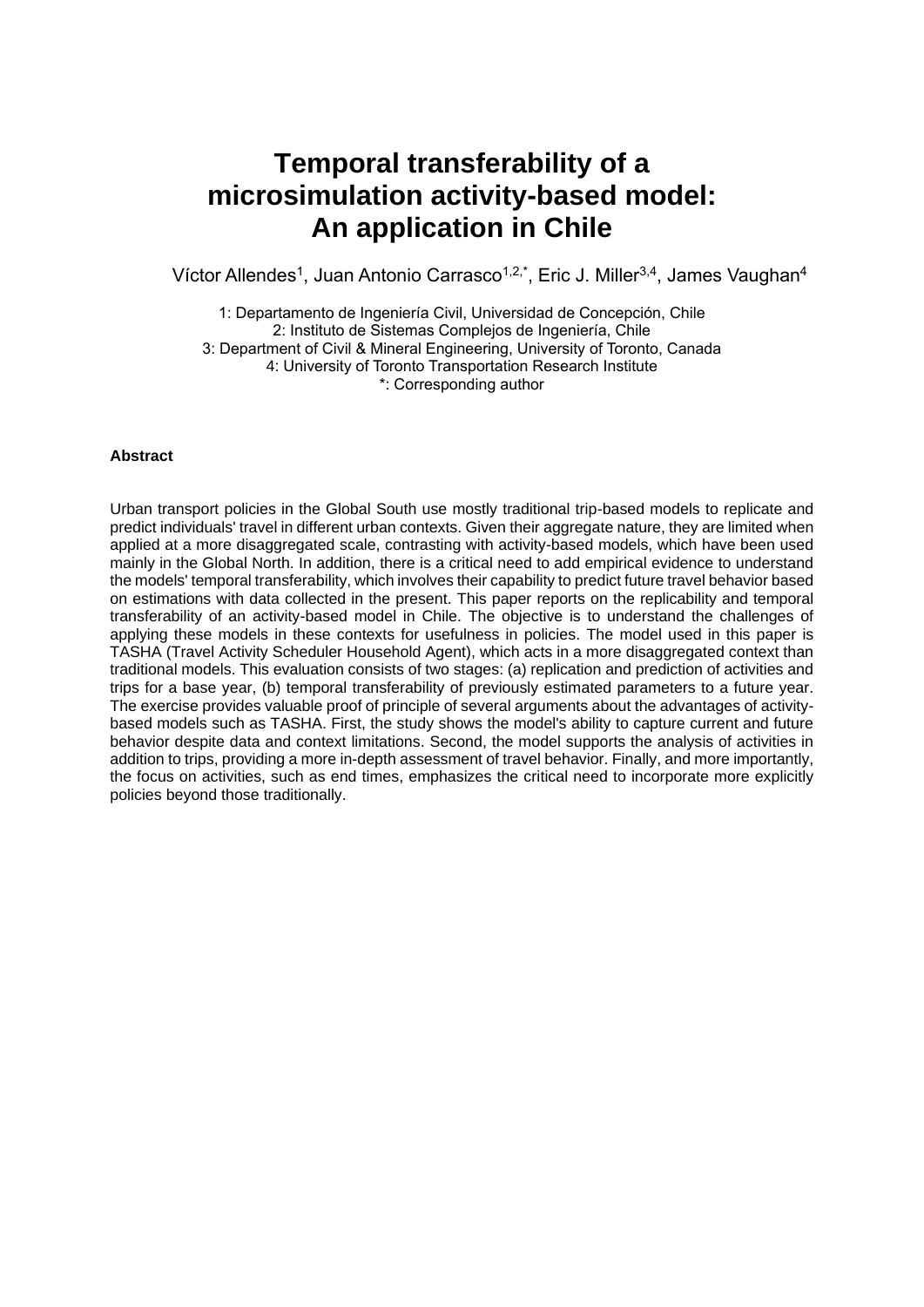## **1. Introduction**

As in other parts of the world, urban transport planning agencies in Chile and the Global South use travel demand models to assess the impact of interventions in the transportation system (Ortúzar and Willumsen, 2011). Most of these models follow a trip-based paradigm, which assumes trips as the central unit of analysis, usually using econometric-based frameworks. Despite their usefulness, there is an increasing interest in applying more sophisticated methods to assess the complexity of travel behavior in urban areas, acknowledging that trips are motivated by the need to perform activities (Axhausen and Gärling, 2007). With this argument, activity-based models focus their unit of analysis on activities rather than trips, allowing the analysts to dig into more complex behavior such as trip chaining, personal interaction, and 24 hour and fine time scales (Rasouli and Timmermans, 2013). These arguments have fostered several applications in the previous decade, transforming activity-based models into a vital tool to assist planning agencies in forecasting the impact of transport-related interventions in urban areas. Although most of these models started in the developed world, there is an increasing interest in applying and assessing their capabilities in other world regions, as agent-based model applications in the Global South remain scarce. Although these activity-based models were introduced two decades ago as an alternative to four-stage, trip-based models, the current state of practice differs among different countries, remaining significant gaps in their applicability (Rasouli and Timmermans, 2013).

One critical aspect of fostering more activity-based applications involves understanding the extend to which they accurately predict future travel behavior based on models estimated with data collected in the present. In other words, there is a need to provide evidence about the model's temporal transferability, studying their ability to replicate and predict people's current and future behavior, respectively. Despite previous efforts on investigating these issues both for trip-based (Badoe and Miller, 1995; Fox *et al*., 2014) and activity-based models (e.g., Roorda *et al*., 2008), empirical applications are still very limited in the literature.

With this motivation in mind, the paper's objective is to assess the temporal transferability of an activitybased model within a Global South context. The model used in this paper is TASHA (Travel Activity Scheduler Household Agent), developed by Miller and Roorda (2003). A significant reason for this choice is that TASHA requires standard travel survey data for its application and that most of its previous applications have been in the developed world. The case study is Temuco, a medium-sized city located in Chile. The research consists of two stages. The first stage involves studying the replication of activities and trips in Temuco for the base year 2002. The second stage consists of predicting activities and trips for the same urban area in 2013, using the model calibrated with 2002 data.

This paper contributes to this literature in two ways. First, TASHA has only been applied in the Global North, except in Asunción, Paraguay (UTTRI, 2017), but not reported as systematically as the application presented in this paper. Second, and more importantly, the urban transport situation in the Global South is very different compared to previous applications from the developed world. Global South cities such as Temuco have a higher share of public transport and a rapid car ownership growth. At the same time, unlike Toronto or other similar cities, urban areas such as Temuco have lax land-use regulations and thus rapid changes in activity locations and urban growth. These aspects may constitute a challenge to forecast activity-travel for models such as TASHA.

The article is structured as follows. Following this introduction, the second part presents the theoretical background of the empirical exercise. After briefly discussing trip and activity-based models, that section defines temporal transferability more formally. The end of the second section presents the essential characteristics of TASHA and past efforts to validate that model. The third section discusses the data and methodology used in the application. The fourth section presents the model's ability to replicate the base year and the model's temporal transferability capabilities in the case of study. The last section discusses the main conclusions and potential future work.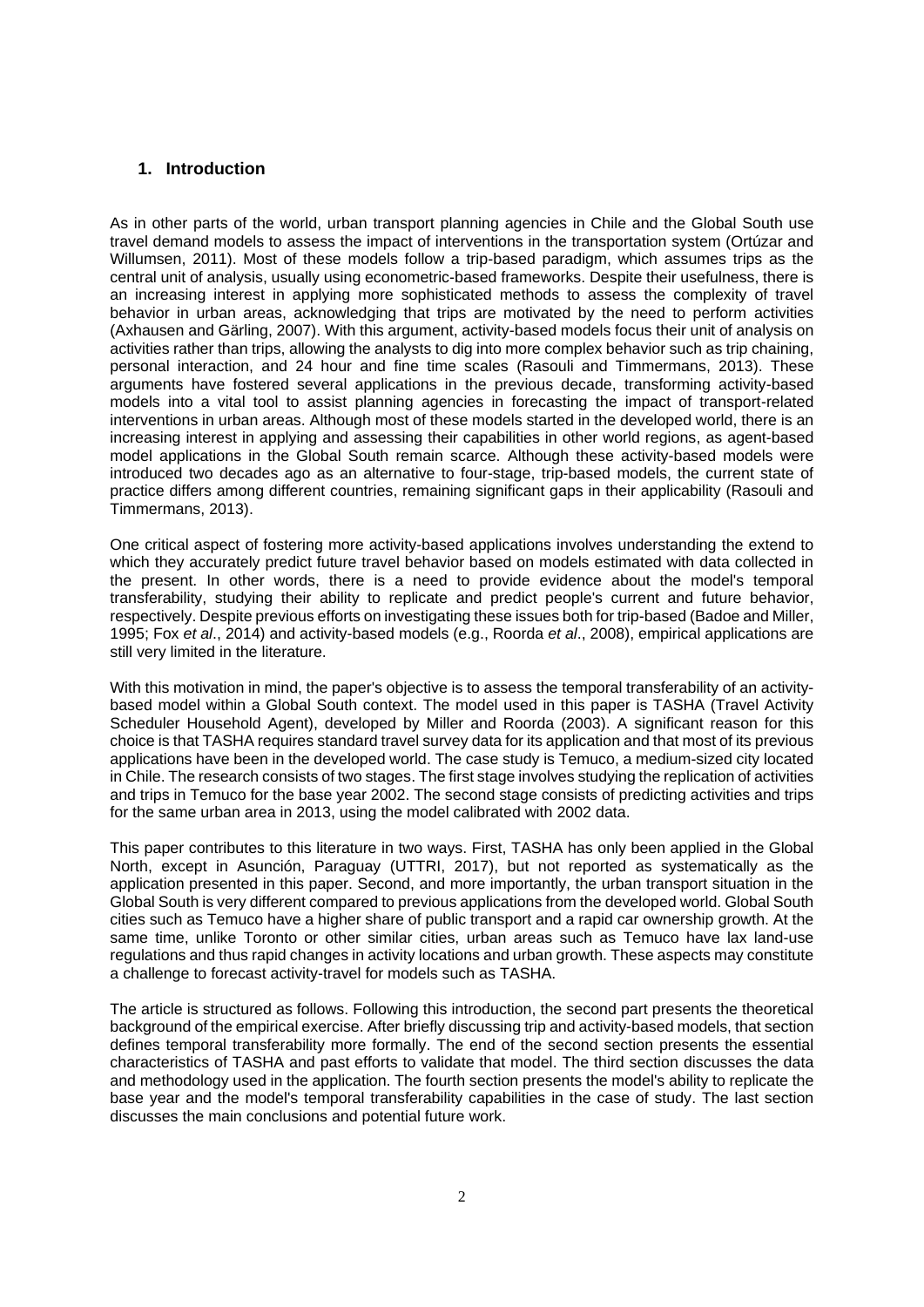# **2. Theoretical background**

# **2.1 Trip and Activity-Based Models**

The literature on traditional four-stage trip models is extensive, with a history of more than sixty years. Most of these models are trip-based, depend heavily on random utility maximization, and focus on specific travel purposes and travel-based assumptions (Ortúzar & Willumsen, 2011). The main advantage of these models is their simplicity in use and understanding and their relatively good performance to forecast future demand (Ortúzar & Willumsen, 2011). In Chile, transport projects use the trip-based models ESTRAUS (7.6 version, SECTRA) and VIVALDI (7.6 version, SECTRA). ESTRAUS predicts the supply and demand equilibria simultaneously and is well-suited for application in large, congested cities. In contrast, VIVALDI is a sequential algorithm for predicting the system's performance that applies only to medium-sized cities. Siegel *et al.* (2006) give detailed analyses and comparisons between the sequential procedure model (VIVALDI) and the combined network equilibrium model (ESTRAUS).

Although these traditional models have been helpful for the country's transport infrastructure assessment, they have limitations when describing people's complex behavior. In fact, given their aggregate nature, trip-based models are limited when applied to more complex disaggregated policy questions. Since the fundamental unit of analysis is the trip itself, these models have relevant limitations in representing the activities and schedules people need and want to carry out within their trip tours. Several other limitations of traditional models discussed in the past include their static segmentation, their lack of intrahousehold consideration, their limited representation of the time of the day, their inability to incorporate scheduling constraints, and the competition for the use of household cars (Bifulco *et al*., 2010; Moeckel *et al*., 2020).

Activity-based models overcome such limitations as they consider travel as a demand derived from the activities individuals and households wish to engage in, including intra- and inter-home relationships in the modeling process. Davidson *et al.* (2007) enumerate their main advantages over traditional models:

- Explicit modeling of intra-household interactions and joint travel, which is of crucial importance for realistically modeling individual decisions within a household
- Enhanced temporal resolution with an explicit tracing of available time windows for activity generation and scheduling of the tour
- Considering individual trips and activity chains rather than unrelated trips.

These models have been under development since the 1970s to improve travel estimation and overcome trip-based models' limitations. Many countries have currently developed this tool to replicate and predict travel behavior in their urban areas. Examples include FAMOS (Pendyala *et al.*, 2005), SACSIM (Bradley *et al.*, 2010), the Boston Model (Bowman and Ben-Akiva, 2000), and the San Francisco model (Jonnalagadda *et al.*, 2001) in the United States; the Jakarta Model in Indonesia (Yagi and Mohammadian, 2009); ALBATROSS (Arentze and Timmermans, 2004) and FEATHERS (Janssens *et al.*, 2007) in The Netherlands; PETRA in Denmark (Fosgerau, 2002); SIMS in Sweden (Algers *et al.*, 1996); the Tel-Aviv model in Israel (Shiftan *et al.*, 2004); and the Thiruvananthapuram model in India (Lekshmi, Landge & Kumar, 2016). The reader can note that most of these applications belong to the Global North.

# **2.2 Temporal transferability**

A useful model requires replicating the current behavioral situation and performing a reasonably good forecast of these impacts of the future. Thus, a critical feature of any model is its *temporal transferability*. Koppelman and Wilmot (1982) define *transfer* as "the application of a model, information, or theory about the behavior developed in one context to describe the corresponding behavior in another context (p. 18)". Then, transferability defines as "the usefulness of the transferred model, information or theory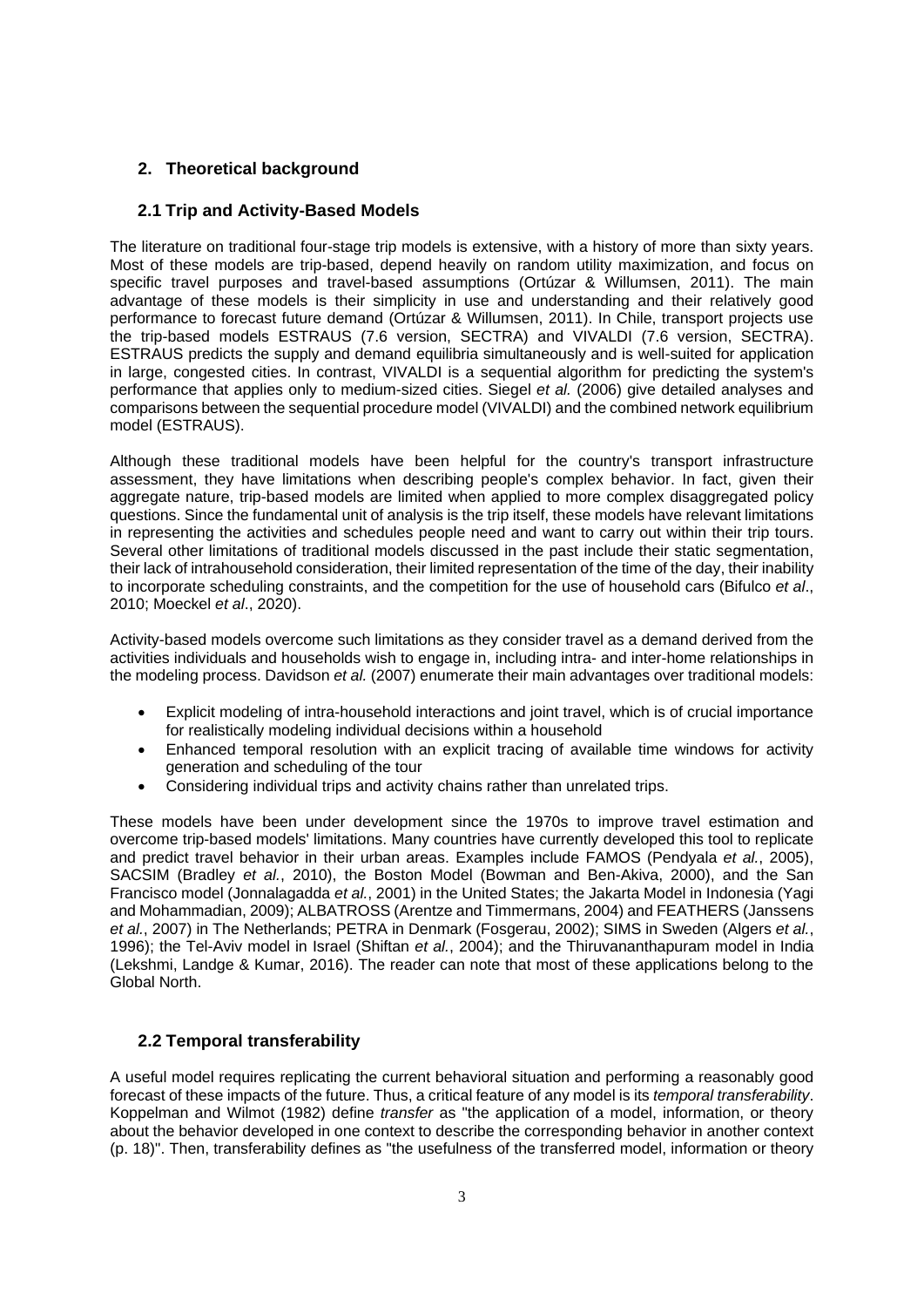in the next context" (op. cit., p.18). *Model transferability* becomes the effort of "assessing the ability of models developed in one context to explain behavior in another context, under the assumption that the underlying behavioral theory on which the model is based is equally applicable in the two contexts" (Fox et al., 2014: 43). Thus, *temporal transferability* can be defined as "the application of models developed using data collected at one point in time at another point in time" (op. cit., p.43).

Although temporal transferability has been a concern from the early times on travel demand development (e.g., Parody, 1977), Fox and Hess (2010) show the relatively low number of current empirical studies addressing these issues for travel demand models, arguing that this as a "serious shortcoming the field." Their overview of temporal transferability in mode-destination choice models argues about the need to study long-term horizons, acknowledging this requires data consistently gathered throughout the years (Fox and Hess, 2010). A follow-up work (Fox et al., 2014) shows the need to concentrate on model specification and the mixed results obtained when assessing the different travel behavior dimensions. Finally, temporal transferability on activity-based models is even scarcer, with notable efforts on TASHA (Roorda et al., 2008; Yasmin *et al*., 2015; 2017b), discussed in the following subsection.

## **2.3 Travel Activity Scheduler Household Agents: TASHA**

This paper applies TASHA (Travel Activity Scheduler Household Agent), which is an activity-based model developed by Miller & Roorda (2003), and subsequently validated for the Greater Toronto-Hamilton Area (GTHA) in Canada (Miller *et al.*, 2016; Roorda, Miller, & Habib, 2008). This model uses conventional trip diary data and, therefore, can be applied anywhere such data are available, although special activity-based surveys could be used as well if available. TASHA's procedure for activity modeling is event-driven, with a bottom-up approach. This method captures dynamic behavior as the model continuously changes in response to new opportunities and restrictions for individuals before executing their schedule. Therefore, the people's agenda is built by taking activity episodes from the project agenda to execute afterward.

TASHA's conceptual representation involves an activity generation model based on random draws of activity attributes, taken from the observed joint probability distribution functions of frequency, start time, and duration, by activity type. The choice of activity location is based on a series of logit models, except for home and the usual place of study or work, considered exogenous inputs to the model as longerterm decisions. The activity scheduling model uses a rule-based method. The activities are introduced to an individual project agenda and included in a preliminary time sequence with activities that serve the same purpose. As activities are incorporated, conflicts are likely to occur, resulting in the change, rejection, or reduction of the activity duration. The mode choice model is a random utility tour-based model, which incorporates the household-based mode choice and a vehicle assignment process that explicitly searches for shared opportunities within the home. These outputs are used to interact with road and transit assignment models. The model is currently in its fourth version and is in operational use by most transportation planning agencies in the GTHA (Miller *et al.,* 2016; Miller *et al*., 2020).

Roorda *et al*. (2008) used data from travel surveys of 1996 and 2001 for the Greater Toronto (GTA) to study the model's verification and validation, arguing that their results were strong enough to guarantee the consideration of TASHA as an alternative to conventional modeling systems. Another validation study considered a spatial transferability test (Yasmin, Morency, & Roorda, 2015). At an aggregate level of analysis, TASHA provided good results for Montreal Island for all attributes associated with work, school, and home activities, with few exceptions. Although the model performed well, the frequency and start time for the shopping activity presented some differences regarding the two cities' activity durations. The study concluded that TASHA could be transferred to a new context where there is no data available. However, the parameter re-estimation and local activity attribute distribution (frequency, start time, and duration) is a desirable step for successful spatial transferability. A complementary effort by Yasmin, Morency, & Roorda (2017a) focused on the model's spatial transferability in three different levels: macrolevel (aggregation of the entire population), meso-level (aggregation by population segments by age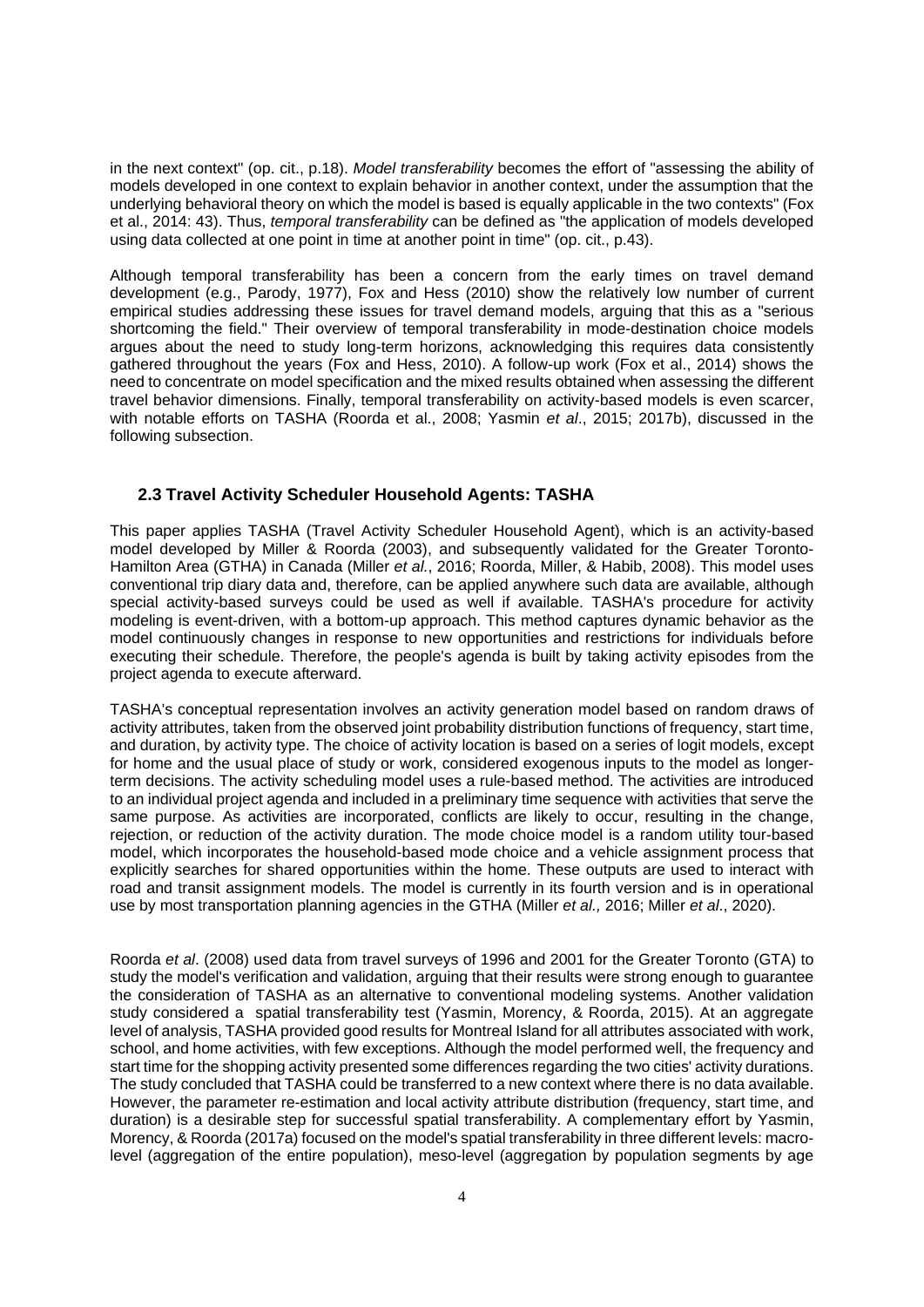group and gender, and by home location), and micro-level (individuals). The validation results at macro and meso-level demonstrated that TASHA could reproduce activity behaviors in that different context, at least for fixed activities (work and school) with a few exceptions.

Complementarily, Yasmin *et al*. (2017b) examined changes in activity generation attributes in ten years in the Greater Montreal Area (GMA), studying how these attributes vary with socio-demographic characteristics. The analysis demonstrates that distributions of the frequency of work, school, shopping, and other activities were significantly different over time. The same happened to the start time and duration distributions. Several reasons caused these effects: An increase of women in the workplace, workers, and children less often return home during lunch hour, people might be shopping more often in the weekends than on weekdays; online shopping might also be another contributing factor in this reduction and an increased travel time due to urban congestion.

# **3. Data and Methodology**

## **3.1 Data**

The case study is Temuco in Chile, a city located 680 km south of Santiago de Chile and inhabited by 410,520 people in the year 2016. This urban area has a monocentric activity system, with most of the jobs, commerce, and schools located downtown; this area involves around 40% of the overall trip attraction during weekdays. In 2013, the car ownership rate was 0.53 per household, with significant differences among income groups. The study from the same year calculated slightly more than 1 million trips per day. Private and public transport had a 35% share each on weekdays, followed by walking, representing around a quarter of the trips.

The dataset employed to assess TASHA's replicability in Temuco corresponds to the city's 2002 trip diary (MIDEPLAN, 2002), which involved 2.3% of Temuco's households (1600 households). The dataset used to study TASHA's temporal transferability is the city's 2013 trip diary (TRASA, 2013), which involved a 4.13% sample of Temuco's households (3500 households). Other studies in the area provided additional information from the city and transportation system characteristics (e.g., CIS, 2006). Although the 2002 sample size is smaller than the 4% recommended in the literature (Ampt and Ortúzar, 2004), this value is in line with similar efforts in other world regions (Habib and El-Assi, 2016). The relationship between sample size and validity is still debatable in the literature as it depends strongly on fieldwork and sampling schemes (Ampt and Ortuzar, 2004; Habib and El-Assi, 2016). However, travel surveys in Chile have a long tradition dating from 1977 (Ortúzar, 2006) and follow the normal state of the practice methods performed in other countries such as Canada, Australia, and the United States (Ampt and Ortuzar, 2004). The 2002 and 2013 surveys in Temuco use a stratified random sampling scheme and usual practice for fieldwork and input procedures for these kinds of efforts.

## **3.2 Methodology**

Figure 1 presents schematically the two-stage methodology developed in this paper. The first stage consists of the data assembly of the 2002 survey, coding the city road and transit networks, and validating the results. The second stage includes assembling the 2013 trip diary, city network coding, and assessing the model's temporal transferability.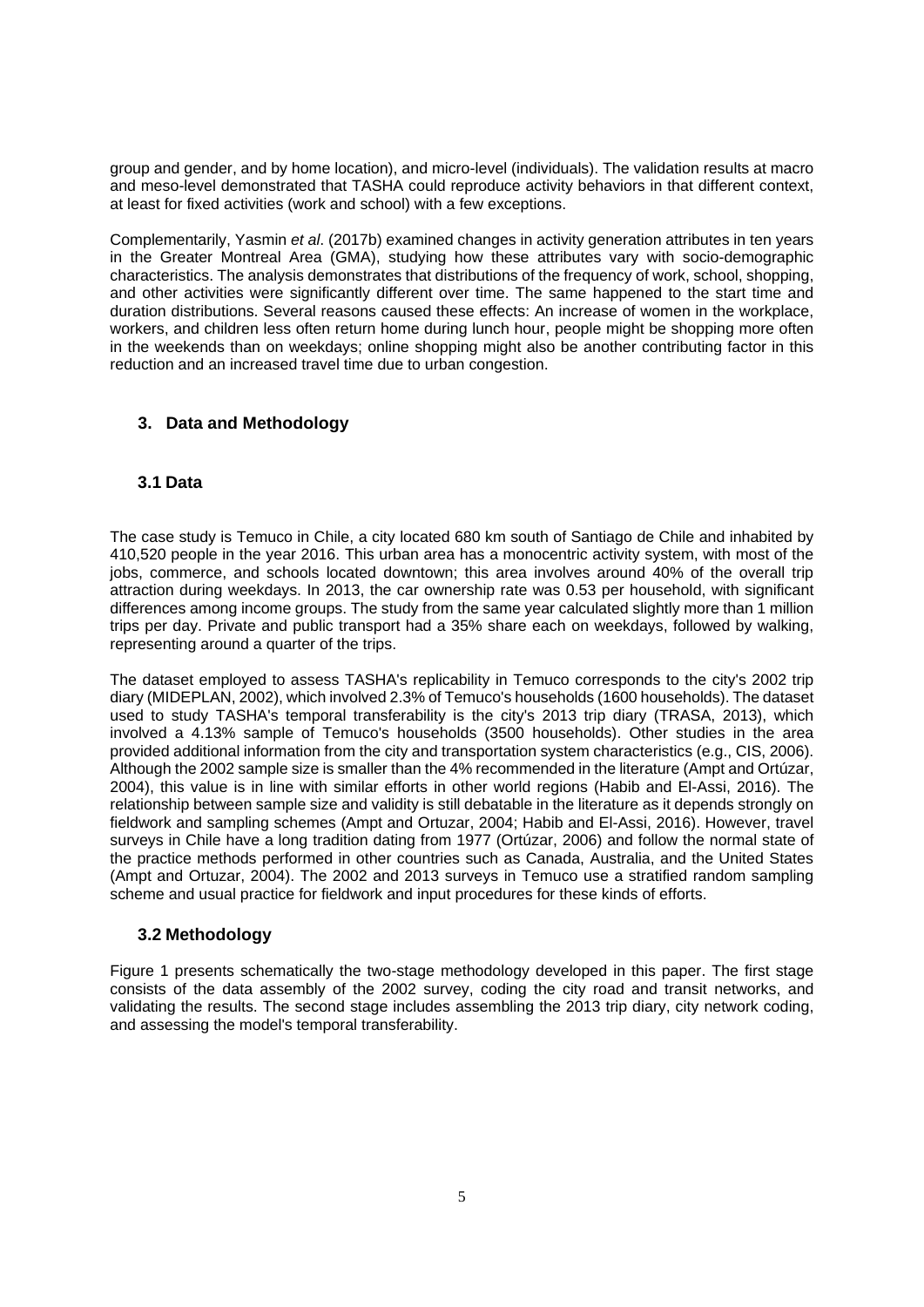

Figure 1. Methodology of the study

The city network was coded for both years in EMME (4.4.3 version, INRO). The survey data includes both individual and household characteristics. The datasets include educational level, occupation, employment status, age, sex, driver's license possession, and residence zone at the individual level. Other information available includes size, number of vehicles, area location, and income level at the household level.

In the first stage, using the initial data extracted and coded, the estimated models include activity generation, Place of Residence / Place of Work (PoRPoW) linkages, and mode choice. Regarding location choice and car and transit assignment, the parameters calibrated for Toronto were directly transferred to Temuco due to data availability issues. After parameter estimation, the final models were calibrated and validated. The calibration involved two types of parameters:

- Activity attributes: A *k*-factor was applied to decrease or increase each activity's frequency, start time, or end time. For example, if the model underestimates work activity frequency, a factor is applied to increase it. Similarly, if the model overestimates school activity start time, a factor will decrease it.
- Mode choice: For this case, two constants were calibrated: a space-time constant and a worker category constant. In the first case, auto driver, rideshare, and car passenger were excluded. For the second case, only the auto driver was excluded. For example, if the model overestimates walk trips between zones 1 and 3 in the AM period, the constant will decrease in value to make this mode less attractive between them. An example for the second case involves when the model underestimates the transit trips of professional workers; in this situation, the constant will increase in value to make these trips more attractive. Unfortunately, the calibration for each socioeconomic level was not feasible since current TASHA specification does not incorporate income as a relevant attribute for the activity distribution, location choice, mode choice, and traffic assignment model.

Finally, the validation process compared the model results and the 2002 trip diary information for different parameters. An  $R^2$  indicator were also calculated to verify the level of statistical fitness of the results for different outcomes.

The second stage studied the model's ability to predict 2013 observed travel using the parameters previously estimated for the 2002 base year. This temporal transferability test involved examining the ability of activity and mode choice parameters calibrated in 2002 to predict 2013 travel behavior. The results were compared with the 2013 observed data using the same criteria as the previous stage. In this case, no parameters were re-estimated; in other words, the activity generation, PoRPoW, and mode choice parameters estimated in the first stage were directly transferred.

## **4. Results and discussion**

The first part of this section presents the results from replicating the 2002 base year activities and trips. Observed and modeled data are compared, including each activity attribute (frequency, start time, and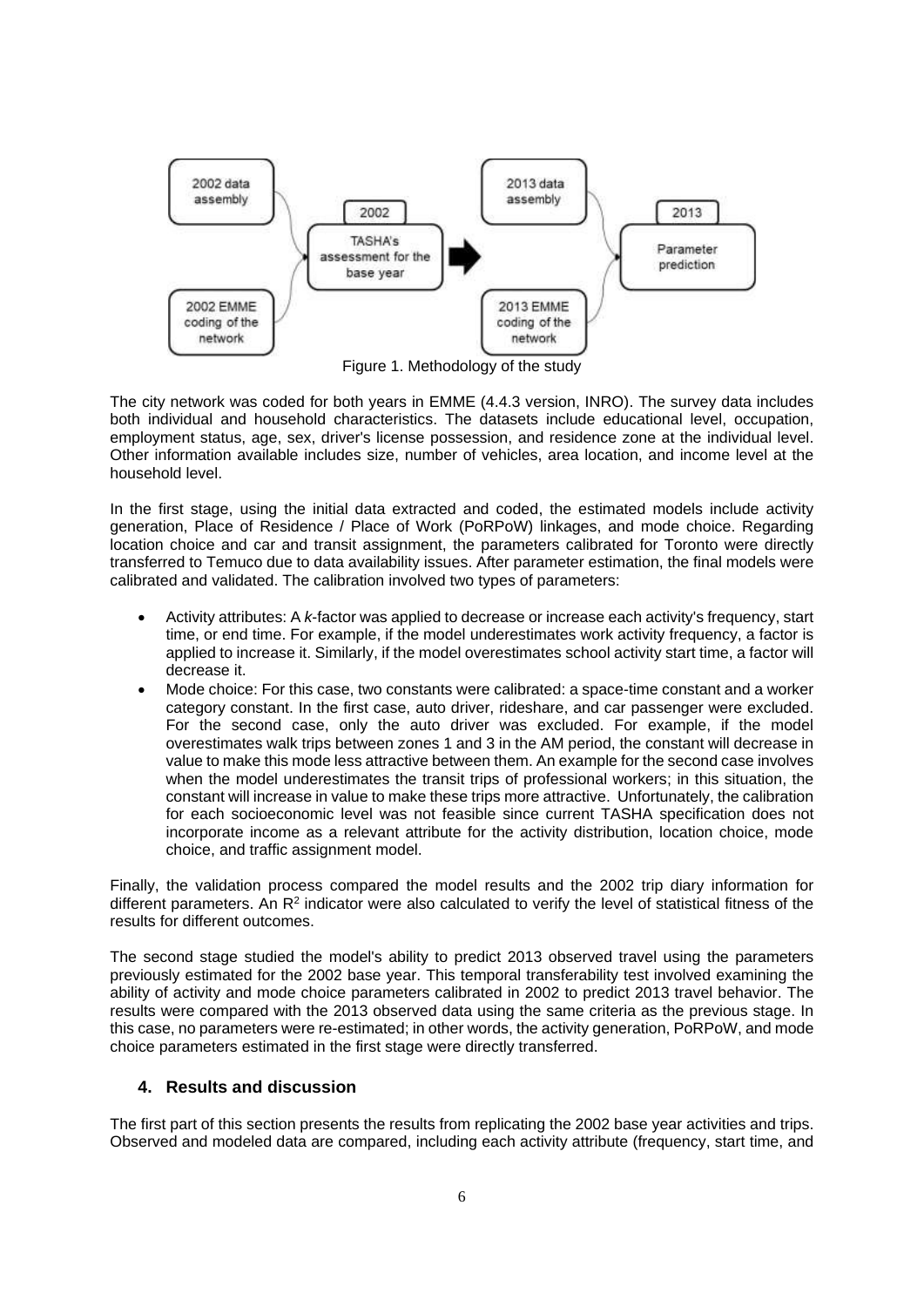end time); mode splits for each period; trip origin, destination, and distribution; as well as traffic flow. The second part presents the results of the prediction stage using the 2013 dataset.

#### **4.1 Base year replication**

#### **4.1.1. Number of activities**

The activities defined for Temuco are work (W), study (S), and other (O). Activities labeled as "other" include social and recreational, errands, eating or drinking, health services, shopping, and return home activities. These categories were defined to mimic the original from Toronto. The return home activities are not generated explicitly but are the default activity performed if no other out-of-home activities are generated (Roorda *et al*., 2008). This "other" activities aggregation comes from the Toronto framework used to develop the original TASHA version. A more disaggregated representation of non-work/school activities is not available. The modeling framework can support a more disaggregated set of activity types, but this would require reprogramming the current software, which was not feasible during the current study. Table 1 shows the frequency of activities estimated by the model compared to those observed in the 2002 survey. Overall, the total number of generated activities shows an overestimation of 1.69% relative to the observed. The activity that presents the most significant difference is work, which is overestimated by 2.52%. These differences are like those reported in other applications from TASHA (Miller and Roorda, 2003). Also, the overestimation of work may occur as this purpose has the highest priority among all activities in the scheduling assignment.

| <b>Activity</b> | <b>Survey</b> | Model              | <b>Difference</b> | Error (%) |  |
|-----------------|---------------|--------------------|-------------------|-----------|--|
| W               | 107430        | 110138             | 2708              | 2.52      |  |
| S               | 59523         | 60605              | 1082              | 1.82      |  |
| $\Omega$        | 391771        | 397421             | 5650              | 1.44      |  |
| Total           | 558724        | 568164             | 9440              | 1.69      |  |
|                 | Toblo 1       | Activity froquency |                   |           |  |

Table 1. Activity frequency.

#### **4.1.2. Activity start and end times**

It is important for transport policy analysis purposes to adequately replicate the activities and trips by the hour of the day, represented by their start and end times. Figures 2 to 4 show the probability distribution of weekday activity start times, and Figures 5 to 7 show the distribution of weekday activity end times for work, study, and other.







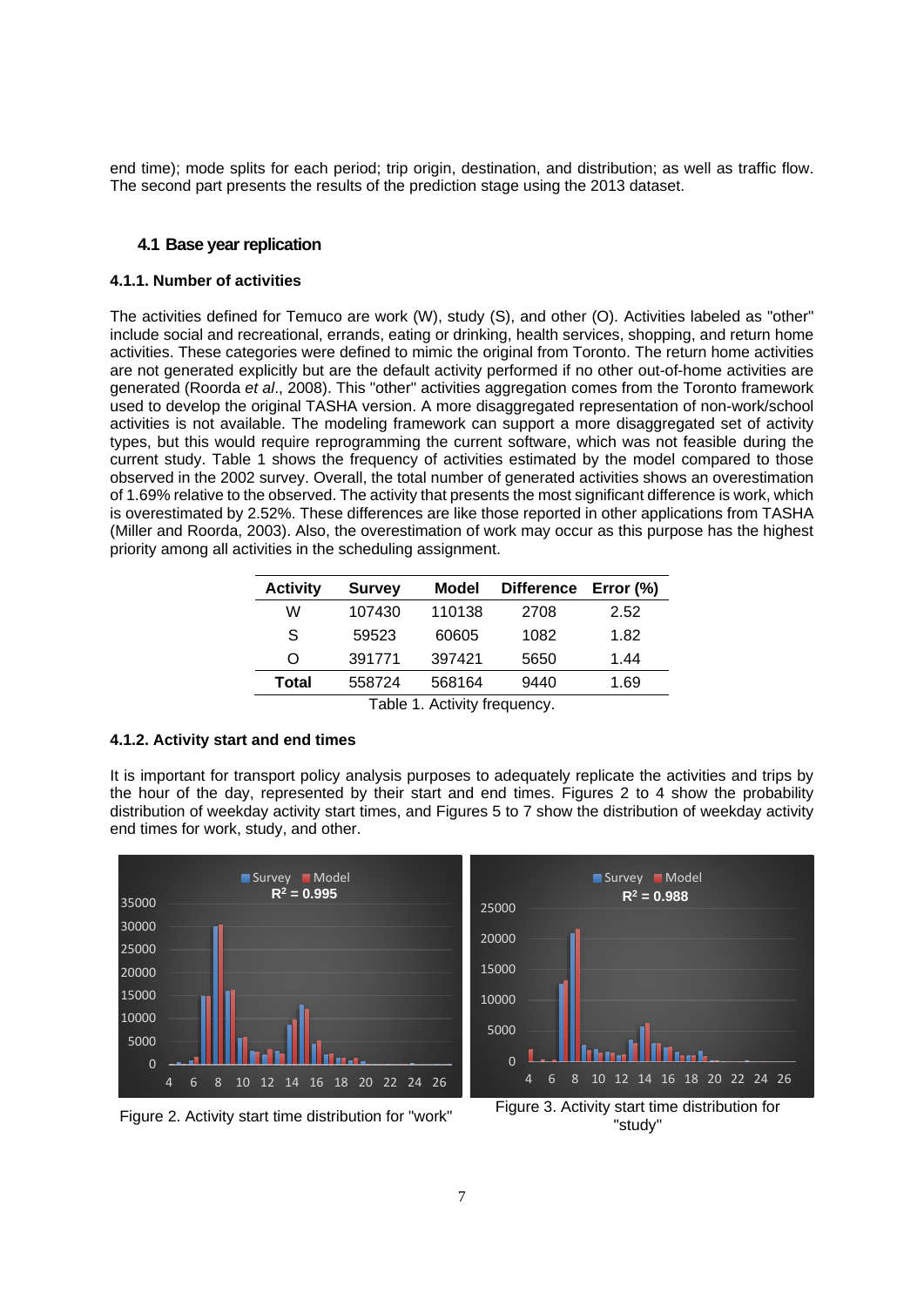

Figure 6. Activity end-time distribution for "study" Figure 7. Activity end-time distribution for "other"

Overall, the start time distribution of every activity type has a good fit to the observed data with a few exceptions at the early times. On the other hand, the end times estimation presents certain differences at a more disaggregated level. First, other activities show a 36% underestimation at 7 am, and a 38% overestimation at 8 am. Part of this result may be a consequence of "binning" times into one-hour time slots. In other words, a difference from one to five minutes in an activity episode end time can result in the activity shifting from one bin to another. For example, 4.96% of activities ended from one to five minutes before and after the hour slot. Similarly, 12.1% of activities started from one to five minutes before and after the hour slot for the start time distribution.

## **4.1.3. Mode choice**

In terms of mode choice, the analysis included auto driver (C), auto passenger (P), transit (T), walk (W), and other modes (O). Other modes include bicycle, school bus, rideshare, and carpool, referred to as taxi in this context. The results are categorized by time of the day. Figures 8 to 11 show the mode splits for the morning peak (AM, 7:30 – 9:30), mid-day (MD, 9:30 – 15:30), afternoon peak (PM, 15:30 – 17:45), and evening (EV, 17: 45 – 24:00) periods, respectively. The graphs indicate a clear preference for transit and walk across every period, like the survey data. The EV period shows the highest discrepancy during the day. Yet, overall, the model generates a good fit for the mode splits by period.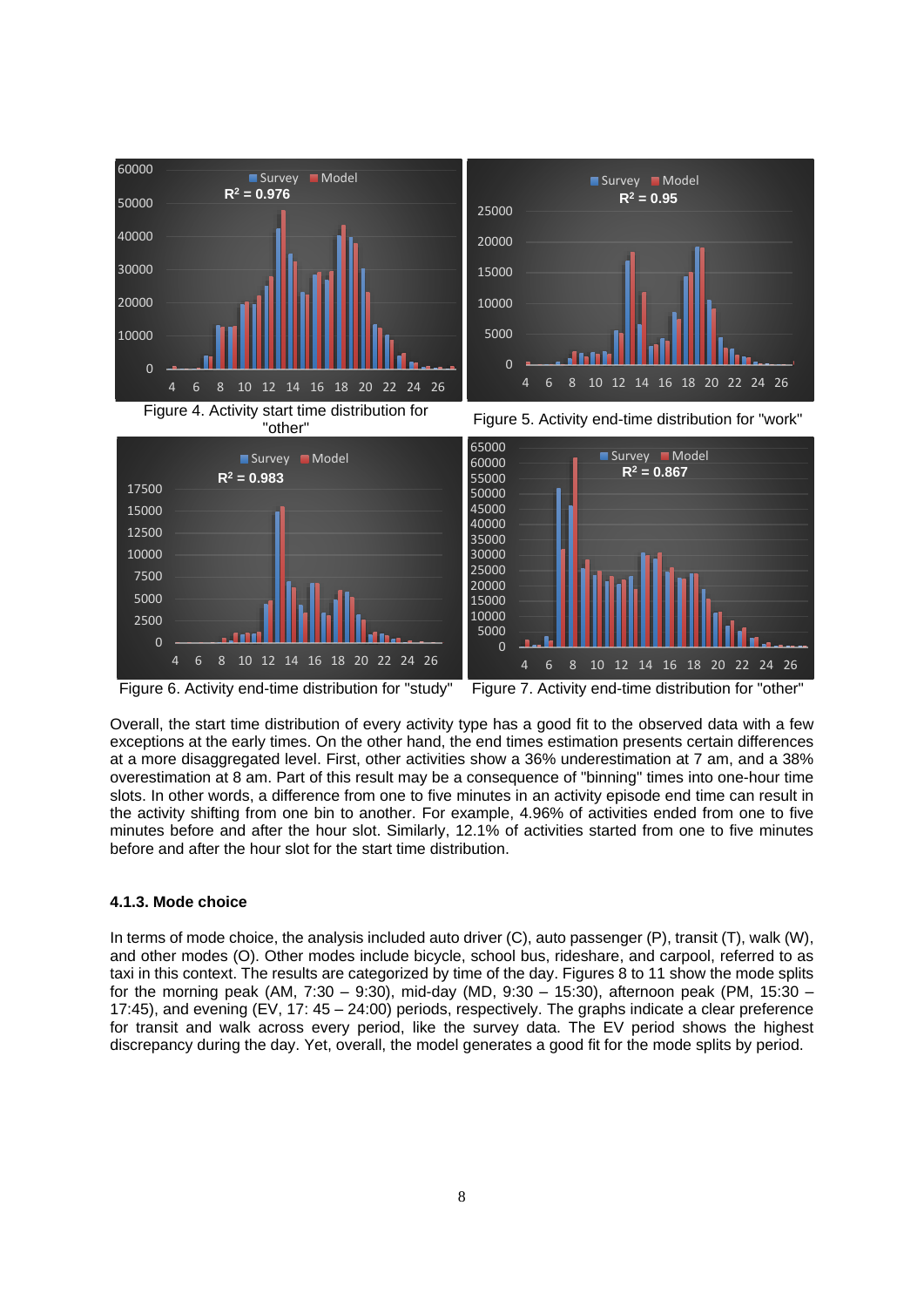

## **4.1.4. Trips**

The origin and destination trip results for the AM period are presented in Figures 12 and 13. Overall, the model underestimated 11% for trip destinations and origins in the AM period and 1% for the total trips. However, some zones present higher discrepancies at a more disaggregated level. For example, the model overestimates trips on 190% at zone 3 and underestimates them on 34% at zone 12.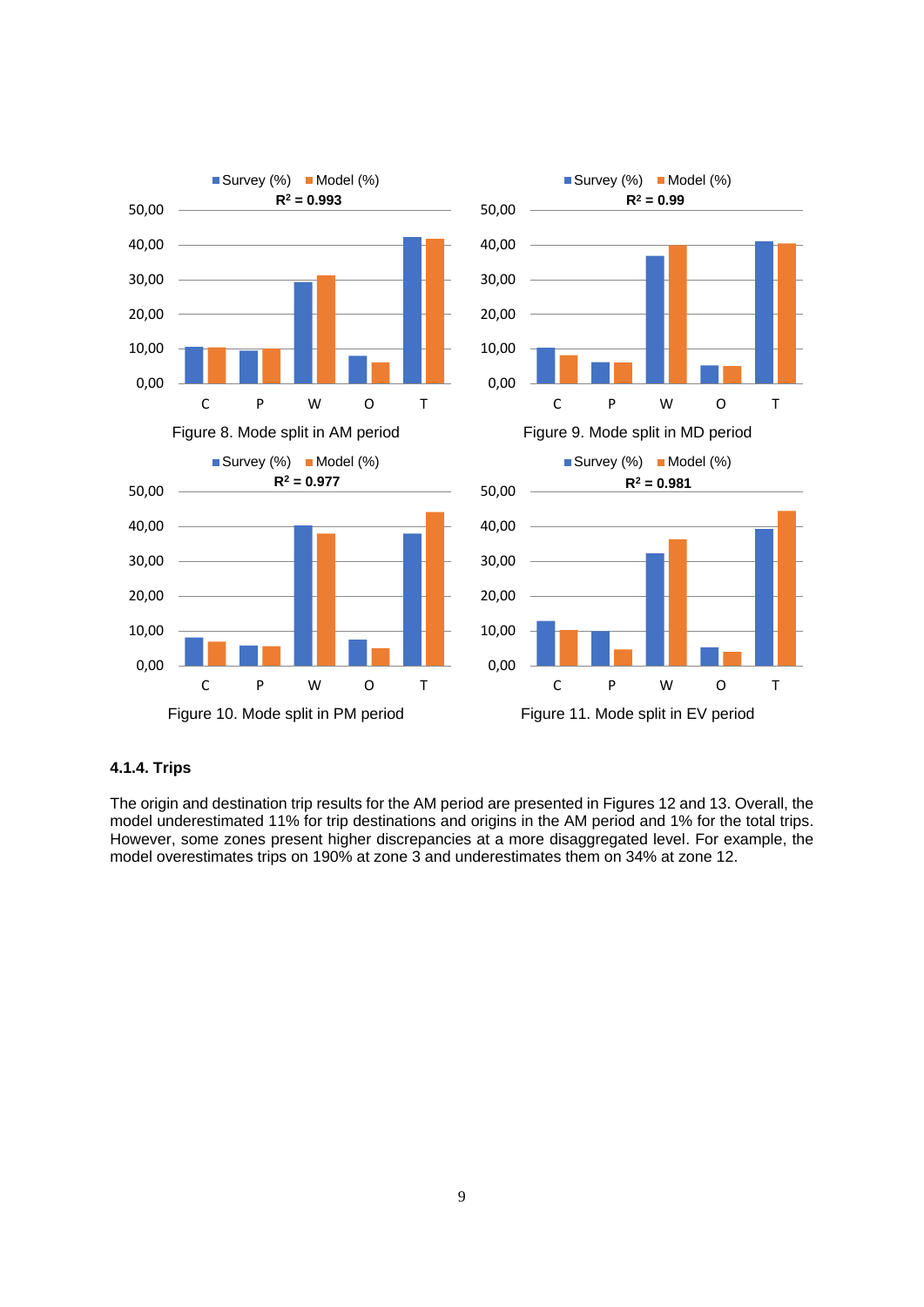

Figure 13. Trip destination AM period.

A complementary perspective on the model's performance involves analyzing the trip distribution relative errors among different macro-zones in Temuco for the AM period. These macrozones are presented in Figure 14, and the results are shown in Table 2. Although the other periods were studied, this trip distribution table represents the most relevant trends regarding this validation process.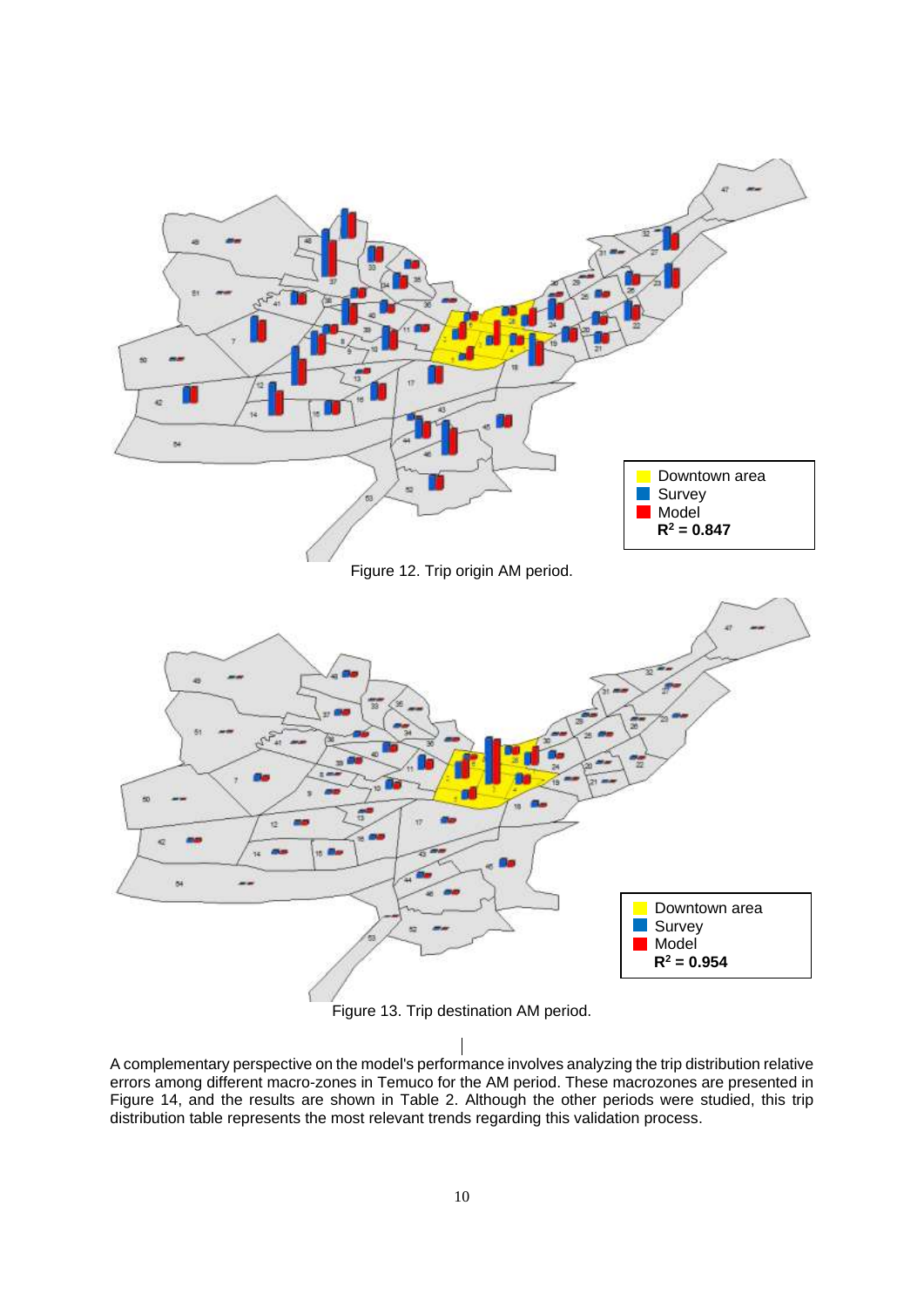

Figure 14. Areas of Temuco.

| O/D                                                           |         | 2        | 3        |           | 5        | 6        | <b>TOTAL</b> |
|---------------------------------------------------------------|---------|----------|----------|-----------|----------|----------|--------------|
| 1                                                             | 26.6%   | 181.8%   | 59.2%    | 38.4%     | 291.6%   | 578.9%   | 65.3%        |
| $\overline{2}$                                                | 22.1%   | $-41.6%$ | 29.8%    | $-70.1%$  | 1.7%     | 12.7%    | $-14.3%$     |
| 3                                                             | $-8.7%$ | 178.1%   | $-58.1%$ | 2.2%      | 22.1%    | 27.5%    | $-20.8%$     |
| 4                                                             | 3.3%    | 16.1%    | $-26.2%$ | $-33.2%$  | $-20.3%$ | $-53.5%$ | $-15.6%$     |
| 5                                                             | 20.4%   | $-62.0%$ | 0.9%     | $-13.3%$  | $-50.0%$ | $-5.7%$  | $-19.7%$     |
| 6                                                             | $-3.3%$ | 12.3%    | $-8.8%$  | $-10.0\%$ | $-7.5%$  | $-40.5%$ | $-13.7%$     |
| <b>TOTAL</b>                                                  | 6.0%    | $-14.2%$ | $-33.5%$ | $-21.8%$  | $-25.1%$ | $-9.5%$  | $-13.3%$     |
| Table O. Dalative evening type distribution and the AM portad |         |          |          |           |          |          |              |

Table 2. Relative error of trip distribution on the AM period.

The overall values show an overall underestimation of 13%. However, some OD pairs present very high overestimation values. This result could relate to the Place of Residence / Place of Work model (PoRPoW), representing the linkages between each person's residence and workplace. The workplace location was assumed based on the trip destination with work purposes, As the survey does not explicitly indicate everyone's workplace location. This assumption directly impacts the PoRPoW model calibration process and, thus, it may have generated an important error source.

Vehicle counts, available from the same 2002 data collection effort, were compared with the modeled vehicle flows. These data consist of manually generated counts (PER) and automatic stations (EA) belonging to the AM period. Vehicle turns were excluded from the comparison, given the complexity of incorporating them in the EMME traffic assignment software. The analysis concentrated on the AM period since the survey and this study consistently defined AM from 7:30 to 9:30 in the morning. The adjusted R<sup>2</sup> obtained in the vehicular flow validation was 0.769, a reasonably good value for these studies (CIS, 2006).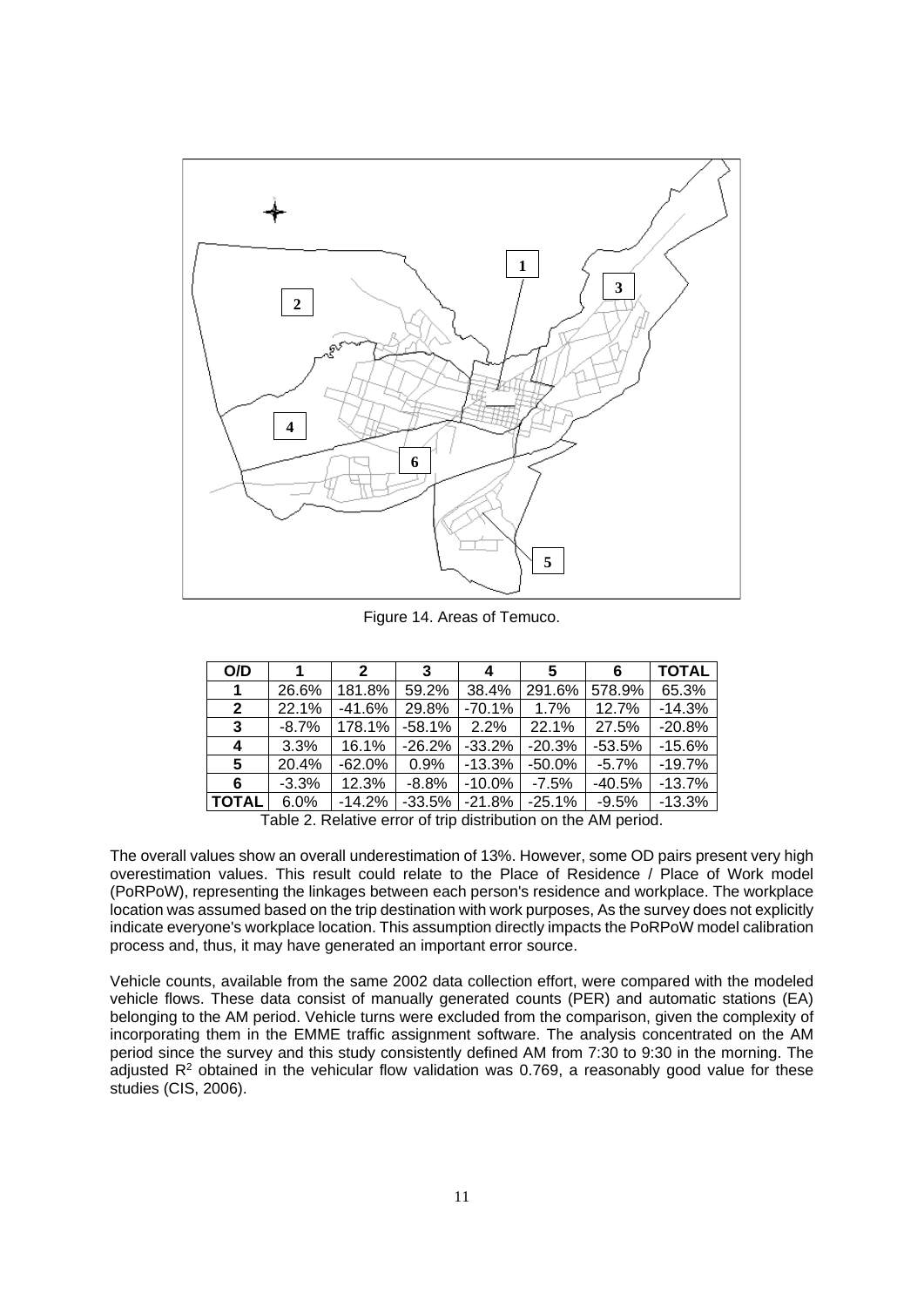#### **4.2 Forecast validation**

#### **4.2.1. Number of activities**

Table 3 provides a comparison between predicted and observed data for 2013. Overall, the total number of activities predicted has a reasonably good fit, with an overestimation of around 4%. The activity that presents the most significant difference is trip work frequency, where the model gives an overestimation of 14.37% relative to the survey data.

| <b>Activity type</b> | <b>Survey</b> |               | Model Difference Error (%) |         |
|----------------------|---------------|---------------|----------------------------|---------|
| W                    |               | 109892 125688 | 15796                      | 14.37   |
| S                    | 57665         | 57210         | -455                       | $-0.79$ |
| O                    | 450456 459578 |               | 9122                       | 2.03    |
| Total                |               | 618013 642476 | 24463                      | 3.96    |

Table 3. Predicted activity frequency.

## **4.2.2. Activity start and end times**

Figures 15 to 17 show the predicted start time distribution for work, study, and other activity, respectively; Figures 18 to 20 present the predicted end-time distributions for these same purposes.



Figure 17. Predicted activity start time distribution for "other".

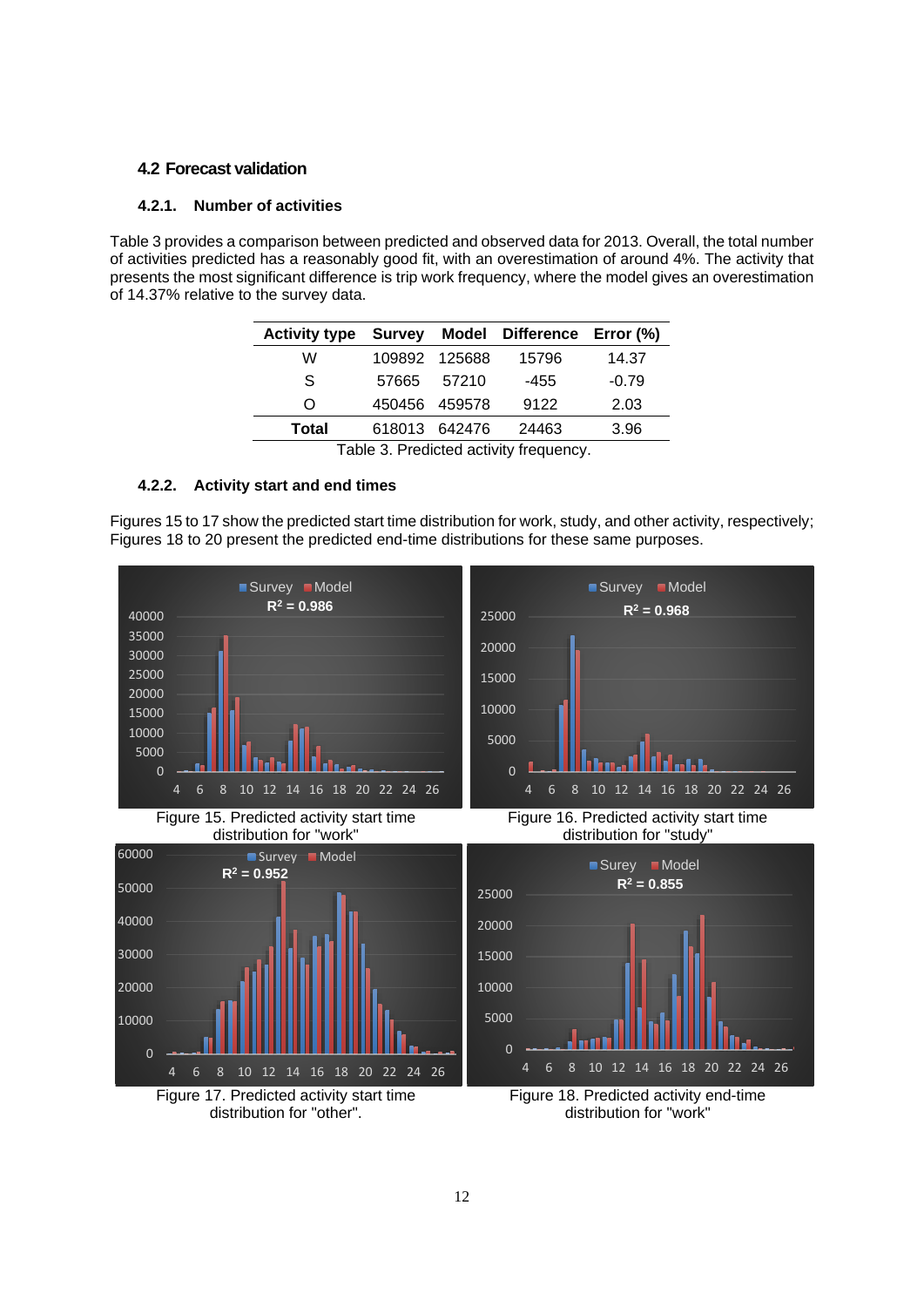

The predicted start time distribution shows slightly more errors than the base year estimation. However, in general, the results seem acceptable, given the 10-year time horizon. On the other hand, the predicted end time distribution has a somewhat worse fit in most activities.

To further analyze the possible reasons for some of the above discrepancies, the behavioral changes between both years were explored in greater depth. Work and study activities gathered from the data from both years were compared, considering that these are the most important activities in magnitude. Figures 21 and 22 show the start time distribution rates for work and study from both surveys, and Figures 23 and 24 show the end-time distribution rates for the same activity types.



Figure 21. Start time distribution rates of the work activity.



Figure 22. Start time distribution rates of the study activity.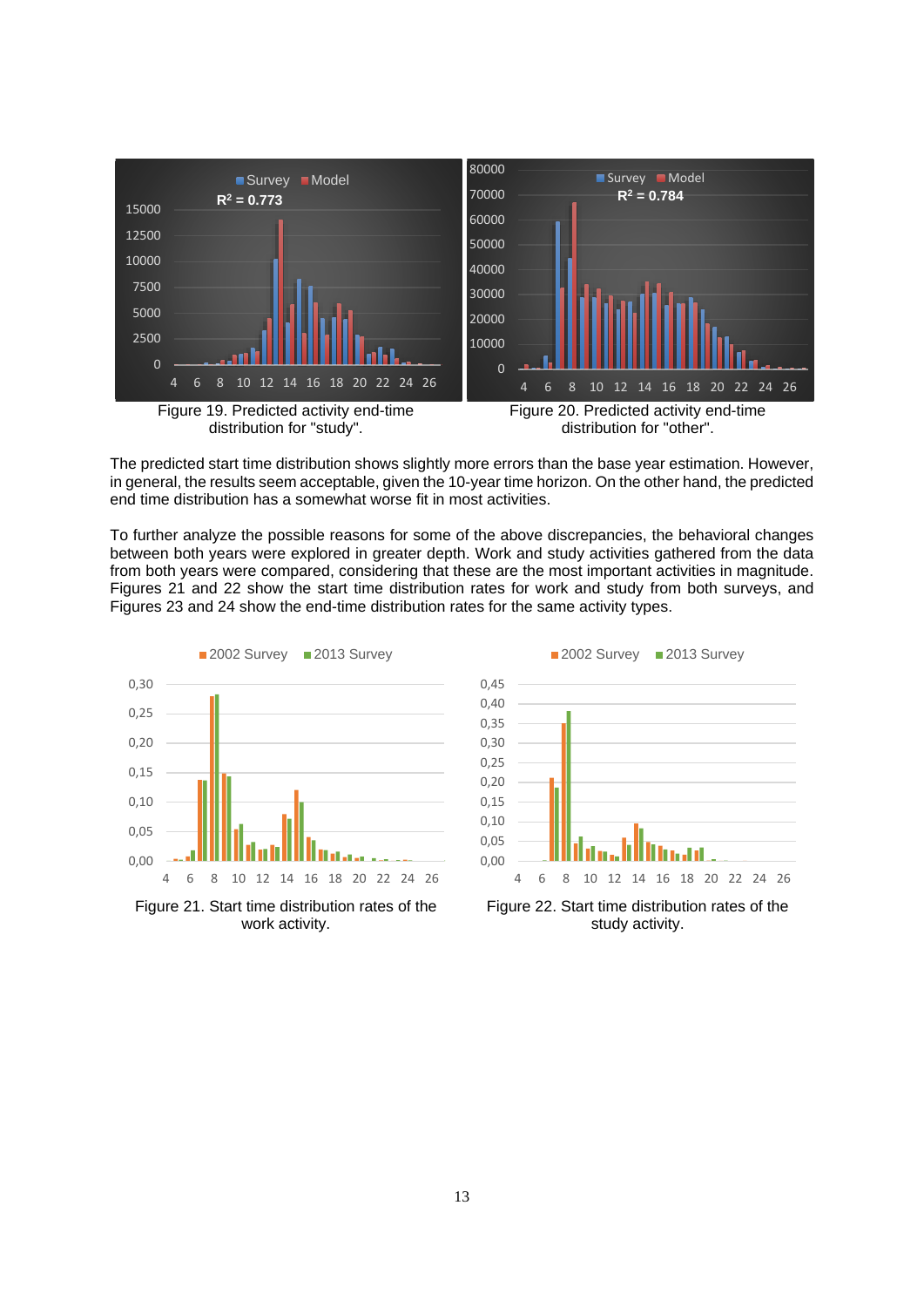

Figure 23. End time distribution rates of the work activity.



Figure 24. End time distribution rates of the study activity.

The number of workers and the number of students each year were normalized to account for demographic changes. The graphs present differences in the end-time distribution for each activity. For instance, in 2013, fewer workers finished their work activity at 1 pm and 7 pm than in 2002. On the other hand, fewer students ended their school activity at 1 pm and 2 pm, and more students finished at 3 pm and 4 pm. This result directly impacts the other activities since the hours in which the market, home, and "other" types of activities are performed depend heavily on work and study.

Possible reasons for people's behavioral changes are other contextual policies that affected workers and students. Between 2002 and 2013, the weekly work hours changed from 48 hours to 45 hours per week, resulting in more workers finishing their work activities earlier. Also, in 1996, the government changed the schools' hour structure. Initially, school students had only morning classes that ended at 1 or 2 pm; but the government pushed for a full-time school day, implying that activities would finish later, at 3, 4, or 5 pm. This measure was implemented gradually over the years as the schools had few resources to implement it immediately, and in the period of this study, the change was still ongoing. This issue illustrates the model's limitation on handling significant behavioral changes in the population due to non-transport policies.

#### **4.2.3. Mode choice**

Regarding mode choice predictions, Figures 25 to 28 show mode splits for the AM, MD, PM, and EV periods, respectively, for 2002 and 2013. As in the 2002 base case, there is an overestimation of transit and an underestimation of car and walking modes. The worst predicted period is the EV period, with an absolute error of 18.2% for transit and 5.95% for the car passenger mode. Regarding car use, although the model accounts for car ownership changes, the considerable economic growth of Temuco during the study period and the consequent growth of the city's vehicle fleet may be an effect that is challenging to capture fully. This effect can be observed in Figure 29, which shows the mode splits for the whole day for each year. As shown by the figure, there appears to have been a shift between the two years towards auto (C and P) modes and "other" modes at the walk and transit modes' expense. This result may explain part of the over-prediction of transit usage and the under-prediction of auto usage in the 2013 case, combined with the mode choice model's tendency to slightly over-estimate transit usage in the base case.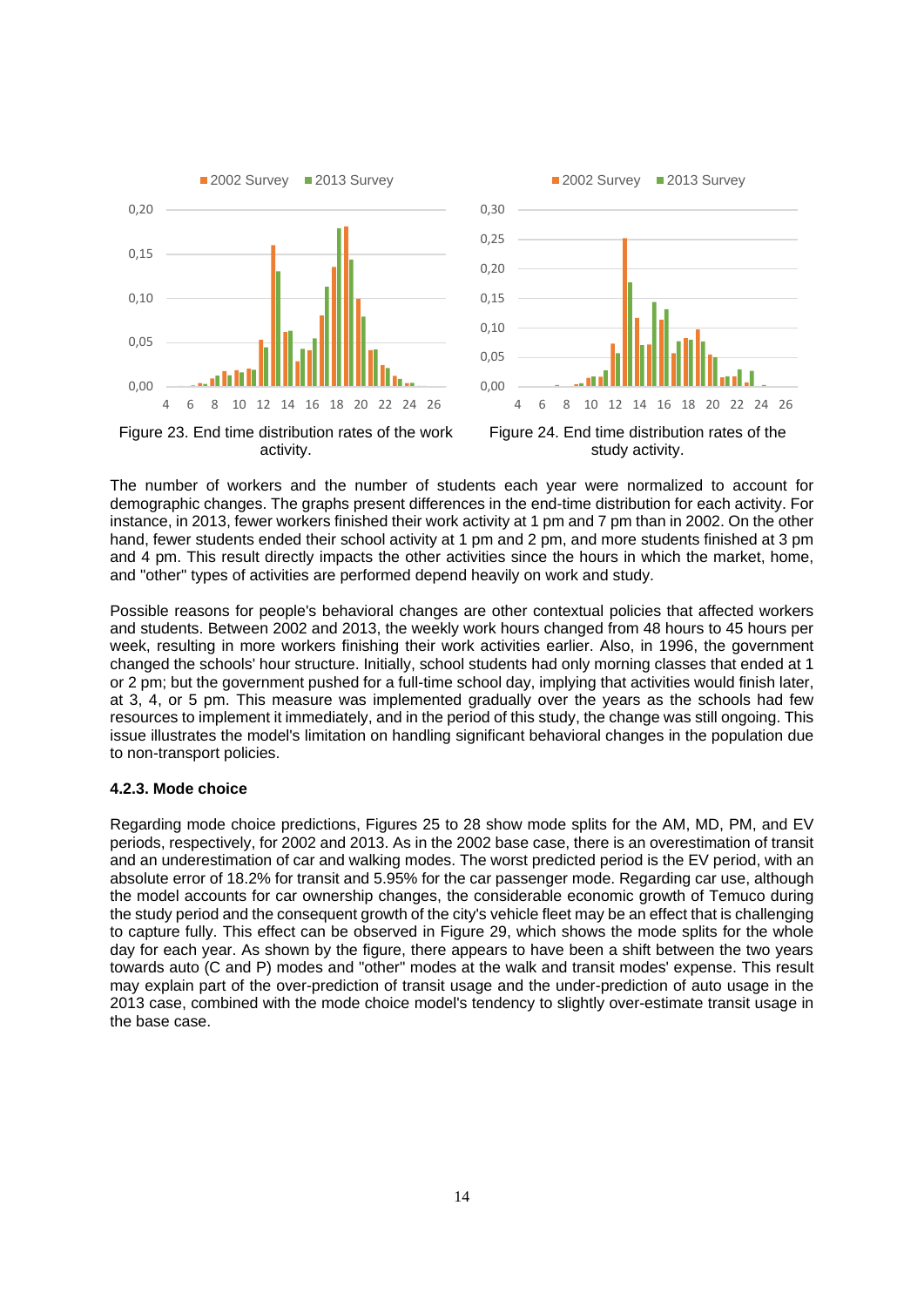

Figure 25. Predicted mode split AM period. Figure 26. Predicted mode split MD period.



Survey (%) Model (%)

**R<sup>2</sup> = 0.806**





Figure 27. Predicted mode split PM period. Figure 28. Predicted mode split EV period.





#### **4.2.4. Trips**

Finally, vehicle counts and predicted trip distributions were analyzed. The vehicle count data extracted from the 2013 survey consisted of manually generated counts, and, similarly to the 2002 analysis, vehicle turns were excluded from the comparison. The criteria for defining vehicle count locations were to make cuts in the city to account for the flows that cross the city towards downtown or vice versa. The Adjusted  $R<sup>2</sup>$  value obtained for vehicular flow validation was 0.62, which is not overly precise. Still, the result is expected since both the prediction of activity distribution and the mode splits have a low fit.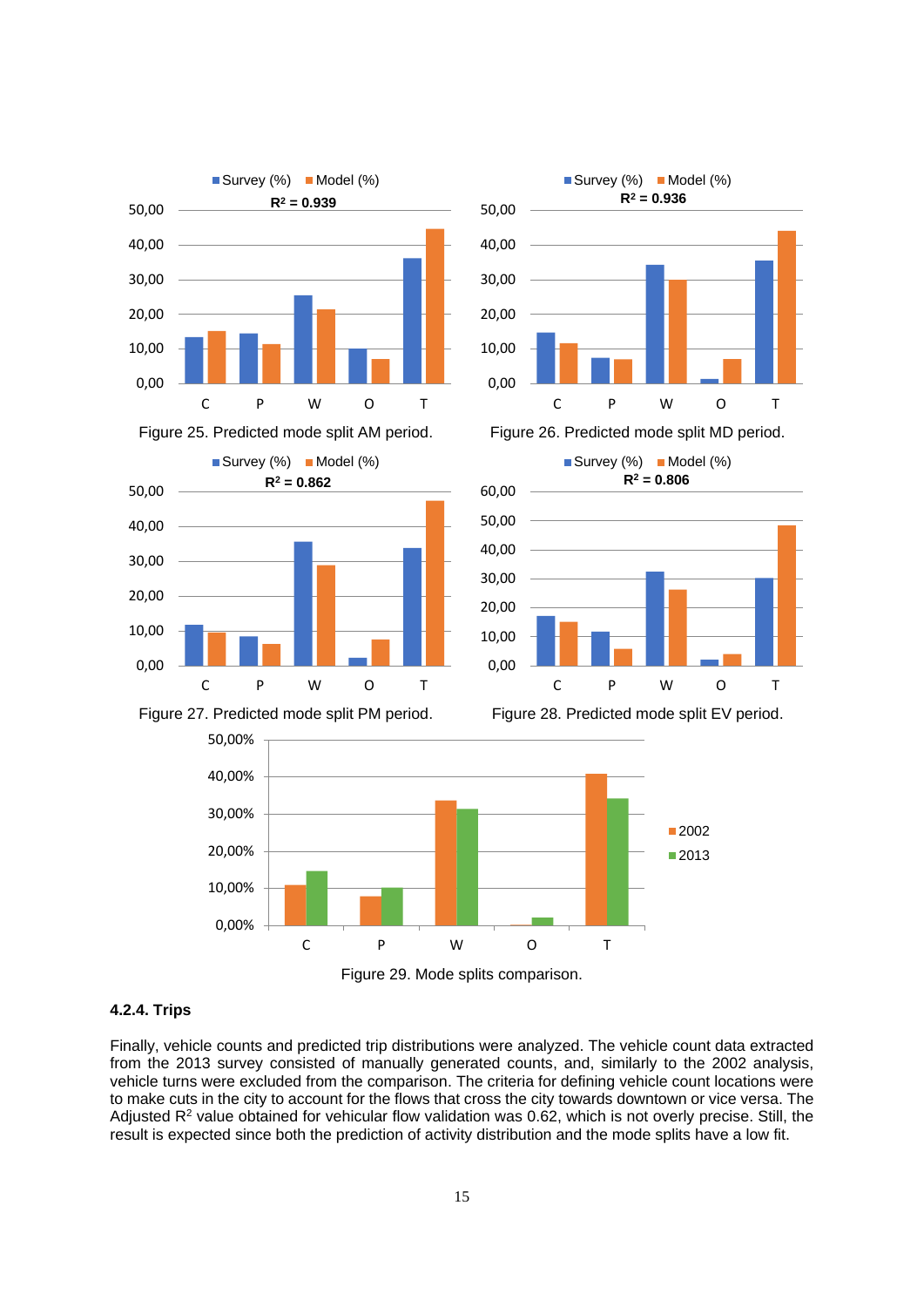Figures 30 and 31 show the predicted trip destination and origin for the AM period, respectively. The model underestimated around 3% for the totality of produced and attracted trips in the AM period. Although the prediction performed better than the previous case, it still has some important differences, such as the predicted trip origins in zones 1 and 3, and the attracted trips in zone 6. Table 4 shows the relative error of the predicted trip distribution between the city's areas for the entire sample in the AM period to complement that information. While the predicted trip distribution is more precise than the base year's trip distribution, some discrepancies exist in particular OD pairs. For instance, there is an important overestimation on OD pairs, such as 1–5 and 1-6.

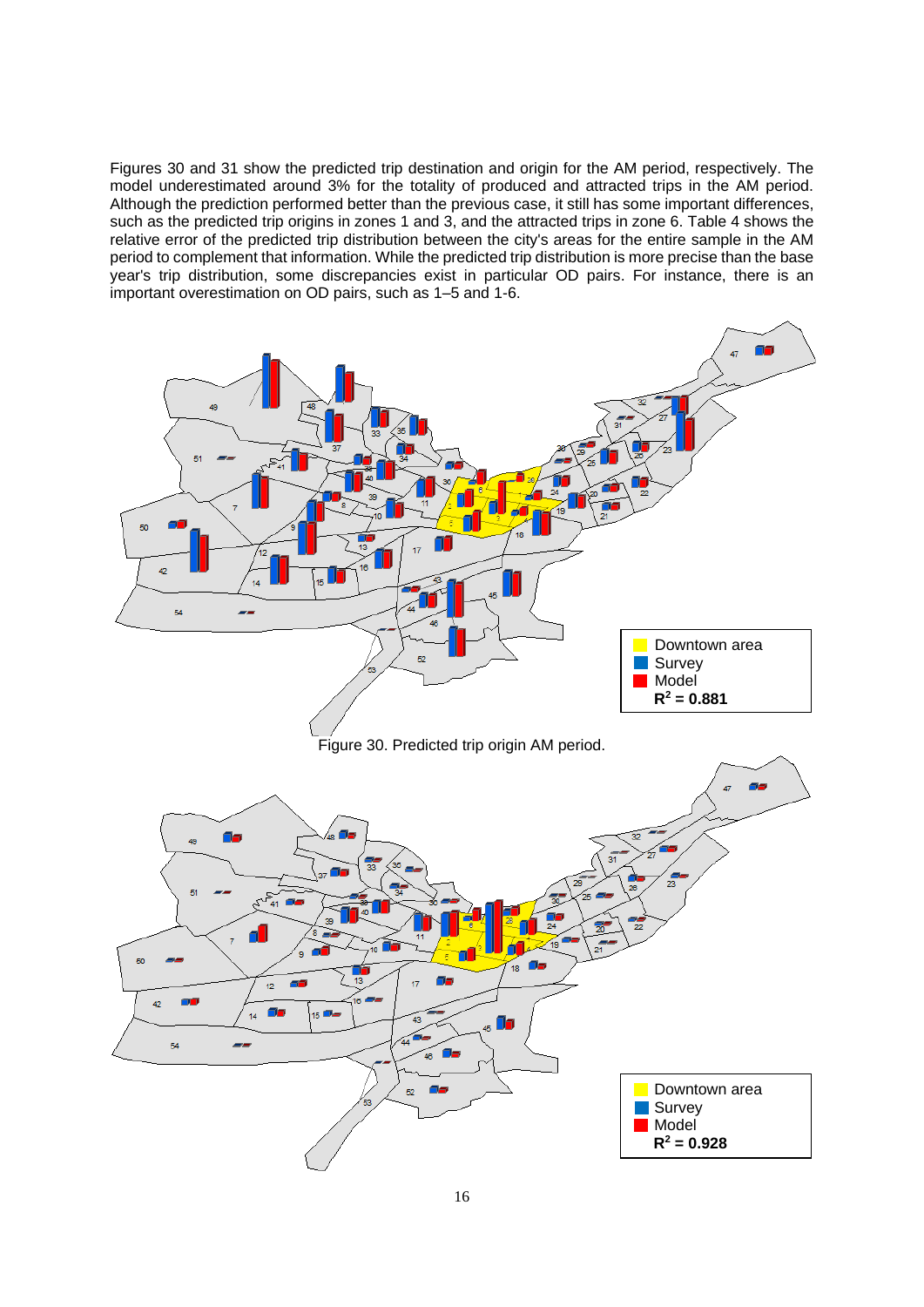| O/D            | 1        | $\mathbf{2}$ | 3        | 4        | 5         | 6        | <b>TOTAL</b> |
|----------------|----------|--------------|----------|----------|-----------|----------|--------------|
| 1              | 87.7%    | 107.8%       | 77.6%    | 45.6%    | 626.2%    | 218.6%   | 103.9%       |
| $\mathbf{2}$   | $-15.4%$ | $-51.9%$     | $-3.2%$  | $-84.2%$ | 64.5%     | 18.0%    | $-37.3%$     |
| 3              | 23.5%    | $-17.1%$     | $-54.6%$ | 16.5%    | 8.6%      | 12.6%    | $-10.0%$     |
| 4              | 9.6%     | 16.1%        | $-27.9%$ | $-55.5%$ | $-76.3%$  | $-55.5%$ | $-27.1%$     |
| $5\phantom{1}$ | 19.3%    | $-67.6%$     | 10.0%    | $-23.4%$ | $-60.7\%$ | $-53.1%$ | $-32.7%$     |
| 6              | 43.0%    | $-11.0%$     | $-57.1%$ | $-42.8%$ | $-34.0%$  | $-55.6%$ | $-19.8%$     |
| <b>TOTAL</b>   | 20.5%    | $-32.3%$     | $-35.1%$ | $-43.2%$ | $-39.2%$  | $-29.3%$ | $-21.1%$     |

Figure 31. Predicted trip destination AM period.

Table 4. Predicted relative error of trip distribution on the AM period.

#### **5. Conclusions and expected future results**

Although activity-based models have significant advantages to study transport-related policies, there are very few applications in the Global South and still little experience with their capabilities to replicate and predict travel-related behavior. This paper reports the replicability and temporal transferability of the activity-based model TASHA in the Chilean city of Temuco to investigate this issue. The study highlights the possibilities and challenges involved in this context.

Regarding the model's replication, the estimation of activities is consistent with what was observed in the travel survey. The estimated mode split represents the survey data for each period of the day. Finally, regarding the travel estimates of the Temuco, although TASHA has some issues with replicating trip distribution on some OD pairs, it performs reasonably well for the overall trip origin and destinations and traffic flows. Also, note that trip distribution is a challenging component of comprehensive travel demand model systems, regardless of the modeling approach. Despite TASHA's flexibility in using conventional data, the exercise also highlighted the need for other specific aspects such as identifying each worker's work zone and additional information to estimate location choice and auto and transit assignment. These results suggest that TASHA works well in an urban context different from the GTHA and confirms that using an activity-based model in a Chilean context is feasible and provides a reasonable replication of a context different from the model's current application.

The activity attribute prediction was very acceptable regarding temporal transferability, with end-time distribution presenting the lowest fits. Similarly, mode split prediction was reasonably good, although it showed some issues in predicting car usage. In the case of trip prediction, trip origin, destination, and distribution, the model performed even better than the base case. Finally, the vehicle count, the result was not particularly precise, although this is expected since both the end-time distribution and mode splits have a somewhat low fit.

Those prediction issues highlight the current limitations travel and activity-based models have, especially when considering the long span between the calibrated and predicted year. As discussed before, between 2002 and 2013, policies were implemented to change the weekly work hours and the school hour's structure, affecting work and study end times. Although TASHA incorporates car ownership changes, part of the mode split issues may be due to the rapid economic growth and consequent car purchase. In that regard, the results presented here indicate, on the one hand, the need for coupling activity-travel models with land-use modeling frameworks that could consider longer-term urban policies. However, on the other hand, these issues – particularly the end times fit - also highlight the importance of considering broader policies than the usual transport and urban-related ones. Still, others may affect crucial time-scheduling behavior, such as working and studying hours.

Another important lesson from this exercise is data, often overlooked when studying the validation and prediction of activity-based models. On the one hand, TASHA is sufficiently flexible to adapt to conventional data such as those available for Temuco, facilitated by this OD survey's good quality.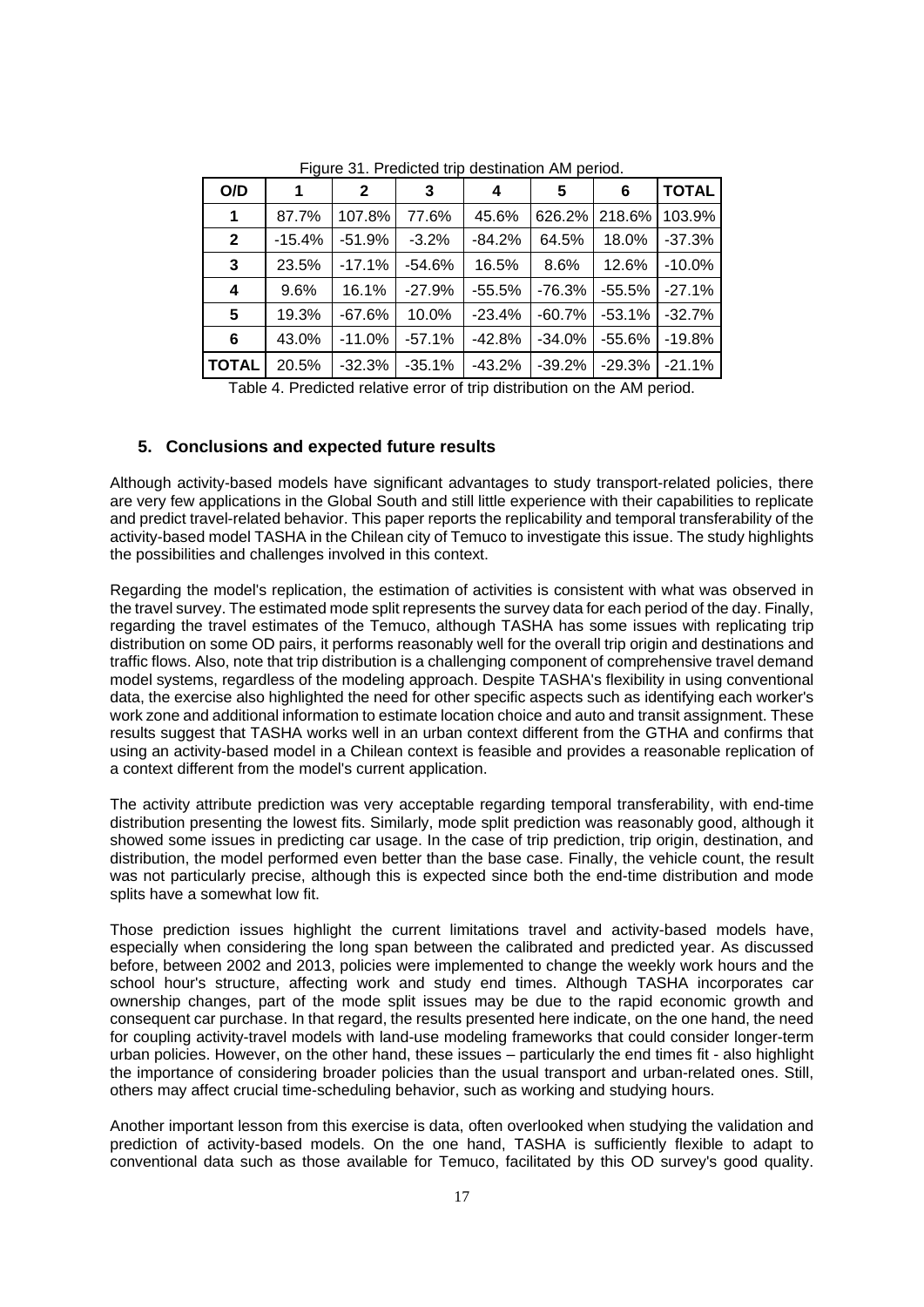However, OD surveys in Chile occur only every ten years due to cost limitations and use a relatively low sample size compared with several similar datasets from the Global North. In addition, transport agencies in the Global South apply these models using a business-as-usual scenario as they do not have reliable land use forecasts. These aspects may influence the model's capability to replicate and predict behavior. TASHA performs reasonably well despite these limitations, especially at the aggregated levels, which are the most critical policy analysis. Future trends on new data sources may improve these issues on temporal lags and sample size.

Even though traditional models are still the state of the practice in countries such as Chile, this exercise provides valuable proof of principle of several arguments about the advantages of activity-based models such as TASHA. First, the study showed the model's capabilities to capture current and future behavior despite data and different context limitations. Second, the model characteristics allow the analysis to concentrate on predicted trips, as traditionally, as well as on activity characteristics, making more transparent assessing their qualities. Finally, and more importantly, the focus on activities, such as end times, emphasizes the critical need to incorporate more explicitly policies beyond those traditionally considered in these contexts. Future work should further explore these potential strengths.

# **Acknowledgments**

Partial funding of this research comes from ANID PIA/BASAL AFB180003 Instituto de Sistemas Complejos de Ingeniería.

### **References**

- Ampt, E. & Ortúzar, J. de D. 2004. On best practice in continuous largescale mobility surveys. Transport Reviews, 24, 337-363.
- Algers, S., Daly, A., Kjellman, P., & Widlert, S. (1996). Stockholm Model System (SIMS): Application. Volume 2: Modelling Transport Systems.
- Arentze, T.A. & Timmemans, H.J.P. (2004). A learning-based transportation-oriented simulation system. *Transportation Research Part B: Methodological, 38(7).* 613-633.
- Kay W. Axhausen & Tommy Gärling (1992) Activity-based approaches to travel analysis: conceptual frameworks, models, and research problems, Transport Reviews, 12:4, 323-341.
- Badoe, D.A. and E.J. Miller (1995) "Analysis of the Temporal Transferability of Disaggregate Work Trip Mode Choice Models", Transportation Research Record 1493, 1-11.
- Bifulco, G. N., A. Carteny & A. Papola (2010). An activity-based approach for complex travel behaviour modelling. *European Transport Research Review, 2(4)*. 209-221.
- Bowman, J.L. & Ben-Akiva, M.E. (2000). Activity based disaggregate travel demand model system with activity schedules. *Transportation Research Part A: Policy and Practice, 35(1).* 1-28.
- Bradley, M., Bowman, J.L. & Griesenbeck, B. (2010). SACSIM: An applied activity based-model system with fine-level and temporal resolution. *Journal of Choice Modelling, 3(1).* 5-31.
- CIS (2006) Análisis y Seguimiento de Planes Estratégicos de Temuco, Valdivia y Osorno (Temuco IV Etapa). Chile
- Davidson, W., R. Donelly, P. Vovsha, J. Freedman, S. Ruegg, J. Hicks & R. Picado (2007). Synthesis of first practices and operational research approached in activity-based travel demand modeling. *Transportation Research Part A: Policy and Practice, 41(5)*, 464-488.
- Fosgerau, M. (2002). PETRA: An activity-based approach to travel demand analysis. *National Transport Models: Recent Developments and Prospects.* 134-146.
- Fox, J., Daly, A., Hess, S., & Miller, E. (2014). Temporal transferability of model of mode-destination choice for the Greater Toronto and Hamilton Area. *Journal of Transport and Land Use,* 7(2), 41- 62.
- INRO (2018) EMME. Version 4.3. Quebec
- Janssens, D., Wets, G., Timmermans, H. J. P., & Arentze, T. A. (2007). Modeling short-term dynamics in activity-travel patterns: the FEATHERS model. *In Innovations in Travel Demand Modeling Conference*. 71-77.